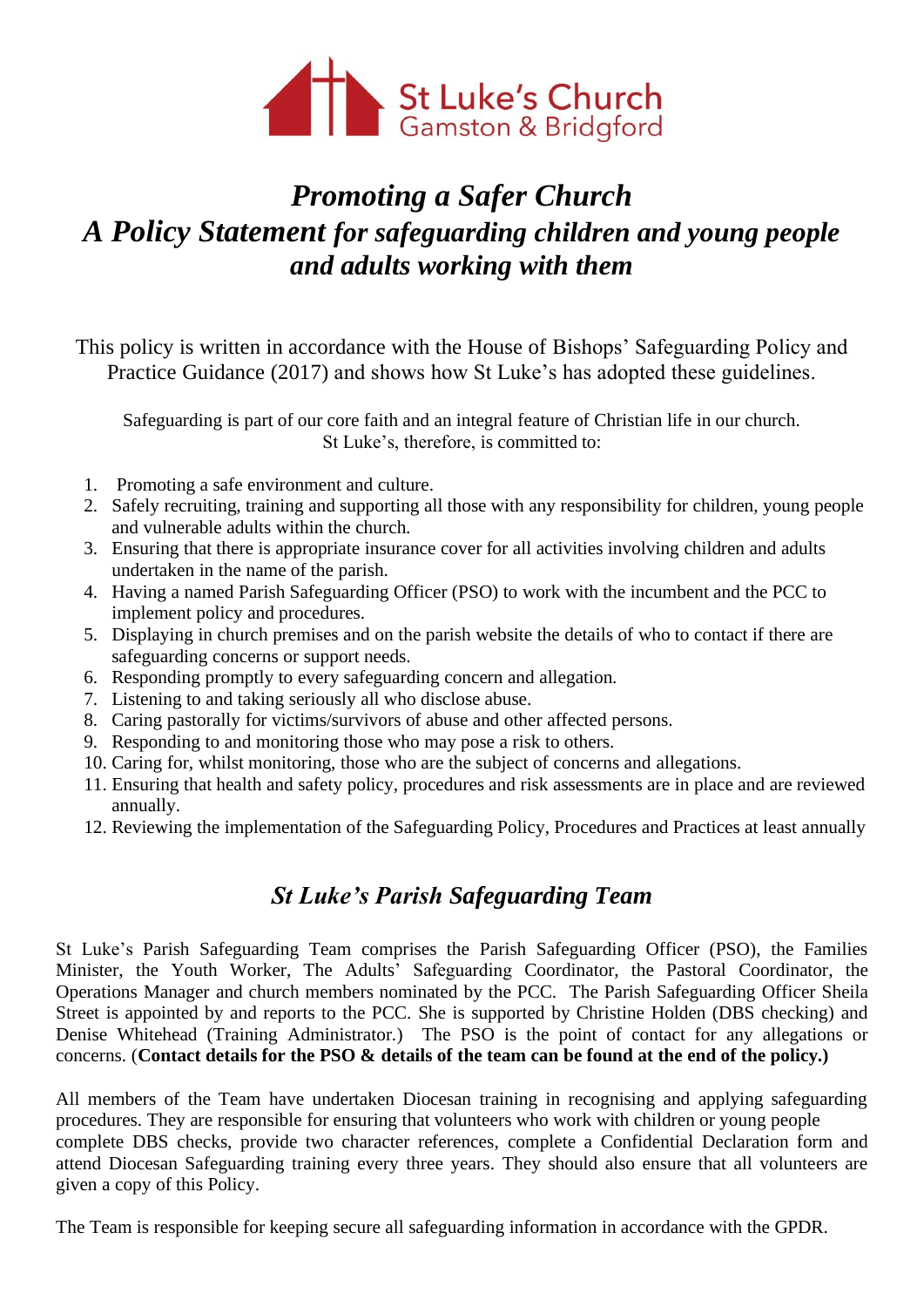## *Guidelines for staff/children ratios in Groups*

| Group          | Age range | <b>Leader</b>            | Leaders/children ratio                         |
|----------------|-----------|--------------------------|------------------------------------------------|
| Jump           | $0 - 3$   | <b>Families Minister</b> | $0-2$ years<br>1:3                             |
| <b>Bounce</b>  | $3-6$     | <b>Families Minister</b> | 2-3 years<br>1:4<br>4-8 years<br>1:6           |
| <b>Elevate</b> | $7 - 11$  | <b>Families Minister</b> | $9-12$ years<br>1:8                            |
| Youth          | $11 - 14$ | <b>Youth Leaders</b>     | 1:8<br>9-12 years                              |
| Youth          | $14-18$   | <b>Youth Leaders</b>     | 1:10<br>$13-18$ years<br>$13-18$ years<br>1:10 |

Each group should have at least two workers and if possible one male and one female.

## *Guidelines for Taking Photographs at church services or events*

If photographs or videos of children are to be used in any way connected with the church (eg at Youth events, in Young Church, at Holiday Club etc) the following guidelines should be followed. Only Church Staff and Leaders may take photographs or videos of children or young people and only church staff work phones should be used. It should be made clear to visitors that this rule will be enforced. Parents will always be asked for their permission for their children to be photographed via an annual consent form. If there are visitors present they will be asked orally for their permission.

## *Guidelines for Communication*

Communication between adults and young people should ideally be face-to-face. However, we recognise that electronic communication using *texts, emails, mobile phones* and *social networking* is now the norm for most children and young people. Adults within the church need to be aware of the potential pitfalls of using these methods and must learn to use them safely. Any communication between adults and young people must always be public, not private.

It is important that parents are aware of any contact between youth leaders and their children. *Phone calls* to young people, therefore, should be through parents' mobiles or landlines. Both parents and young people must give their consent to be contacted by leaders from St Luke's church. A young person's consent alone will not be acknowledged. Consent by parents will be recorded on the Young Person's Personal Information Form which is securely kept and filed in the church office. This consent will be rechecked at the beginning of each academic year. Where consent is withheld, either by parents or young people, a different form of contact will be used. If consent is withdrawn for any reason, personal contact information will be removed from the group leaders' phones. Personal contact details will only be used by the Youth Leaders. They will not be shared with anyone else.

Individual *Text Messages* or *Instant Messaging Services* from Youth Workers, Church Leaders or indeed from any adults within the church to young people should ideally not be used on the grounds that they are unsupervised communication. Any absolutely necessary message should be sent in group format and saved to ensure that an open record exists. Messages should be kept as short as possible and should avoid any abbreviations which could be misunderstood. Apps such as Snapchat should not be used and WhatsApp should not be used with under16 year olds. If using video conferencing (eg *Zoom*), advice from the Church of England National Safeguarding Team should be followed. These guidelines are attached to this policy. If leaders have any concerns advice should be sought from a member of the staff team.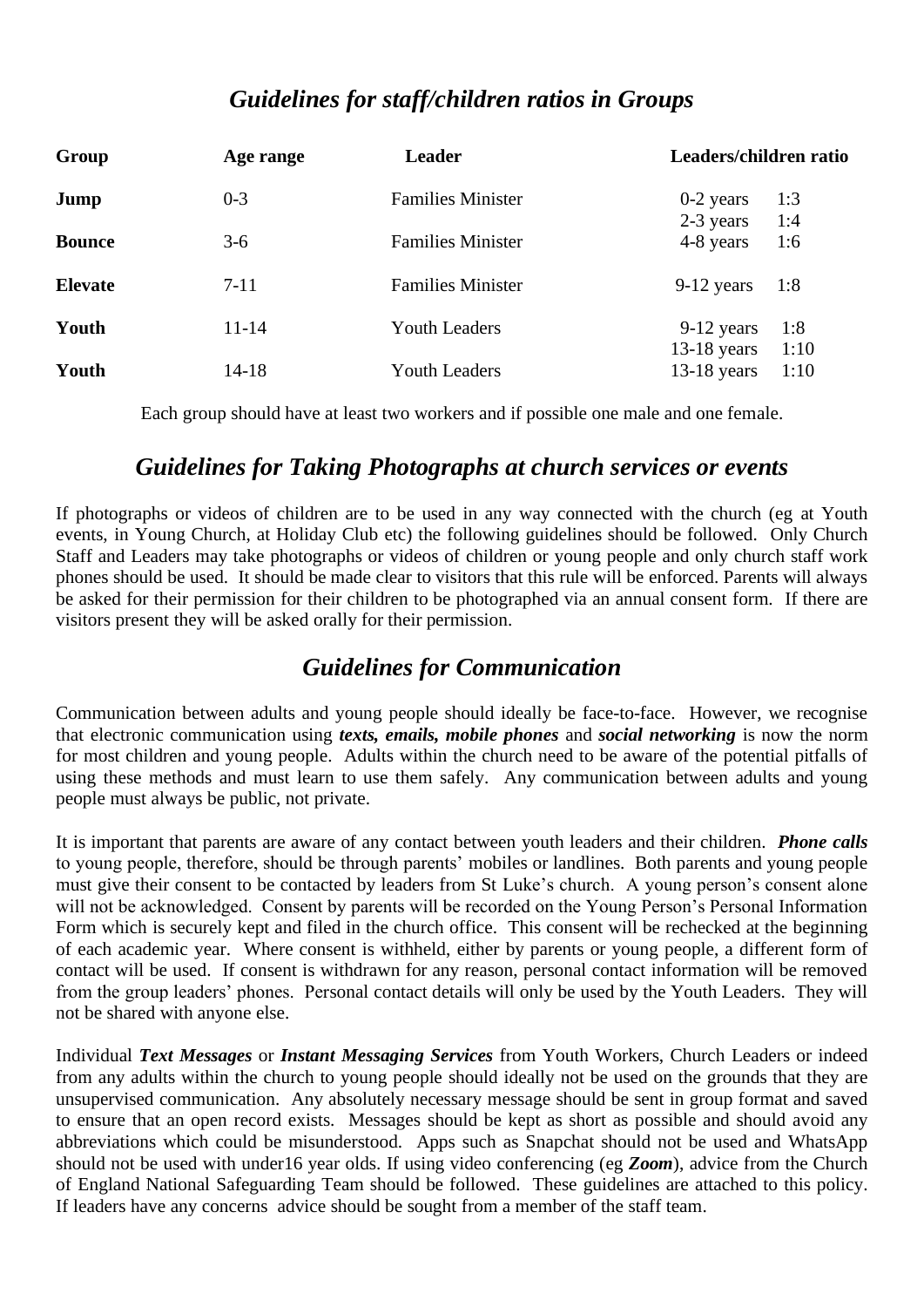# *Guidelines for the safety of the children or young people in your group and for your protection as a leader*

- 1. Treat all individuals with respect and dignity, ensuring that your own language, tone of voice and body language are respectful.
- 2. Sympathetic attention, humour, encouragement and appropriate physical contact are needed by children and young people but always keep everything public and avoid any physical contact that could be construed as sexual and/or abusive/offensive.
- 3. Never invade an individual's privacy while washing and toileting.
- 4. Never make sexually suggestive comments about or to an individual.
- 5. Never scapegoat, ridicule or reject an individual or group.
- 6. Learn to control and discipline without using physical punishment.
- 7. Always aim to work with or within sight of another adult and try to stick to the adult/child ratios in this policy.

# *Guidelines for dealing with disclosures*

The abuse of children and young people can take many forms. The UK central government document 'Working Together to Safeguard Children' categorises and defines abuse in terms of:

- 1. **Physical abuse -** including hitting, shaking, throwing, poisoning, burning or scalding, drowning or suffocating.
- 2. **Emotional abuse -** including conveying to a child that they are inadequate, humiliation, blaming, controlling, intimidation, verbal abuse, isolation, seeing or hearing the ill-treatment of another. It may involve serious bullying (including cyberbullying).
- 3. **Sexual abuse -** including assault by penetration (for example, rape or oral sex) or nonpenetrative acts such as masturbation, kissing, rubbing and touching outside of clothing. It may include involving children in looking at, or in the production of, sexual images, watching sexual activities, or grooming a child in preparation for abuse.
- 4. **Neglect -** including failure to provide adequate food, clothing and shelter, to protect a child from physical and emotional harm or danger, to provide adequate supervision and/or access to appropriate medical care or treatment. It may occur during pregnancy as a result of maternal substance abuse.

ONE sign is rarely a definite indication of abuse.

Remember, too, that more than one explanation is possible and do not jump to conclusions.

#### **BUT**

#### **if there are real concerns, it is essential to act.**

There are times when a child/young person may make some form of disclosure to you about abuse or neglect they have suffered. This can be verbally or indirectly through play or showing you some physical injury.

### **The following guidelines will help you respond appropriately.**

- 1. React calmly, listen carefully and take what is said seriously.
- 2. Use open questions (who, what, when, where, how) which cannot be answered with just a 'yes' or 'no'.
- 3. Check, if age-appropriate, whether you may take notes.
- 4. Offer reassurance that disclosing is the right thing to do but do not make assumptions or offer alternative explanations.